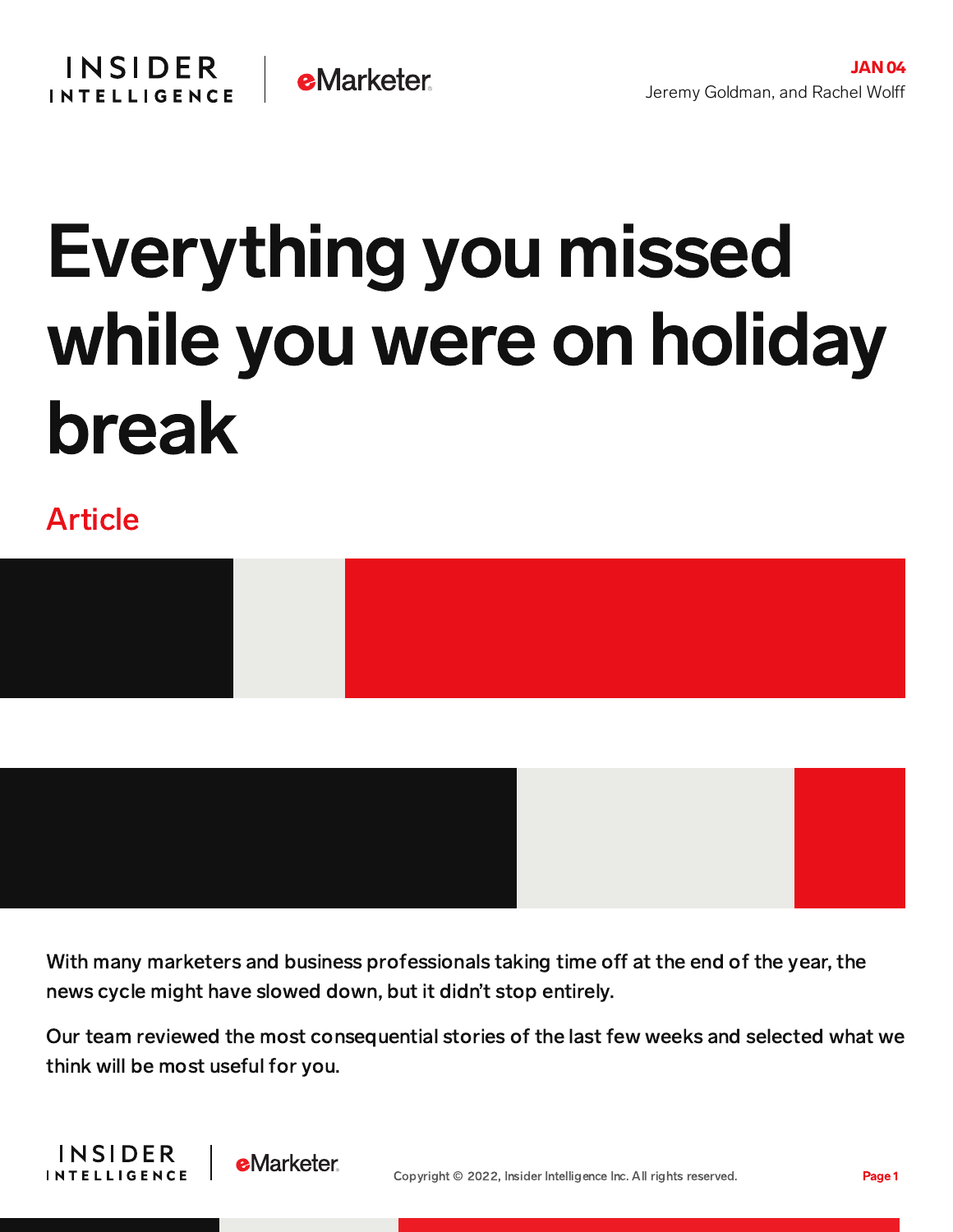Omicron didn**'**t stop holiday shoppers: Despite a surge in cases tied to the latest COVID-19 variant, US shop and restaurant visits increased as much as 4.8% in the week leading up to Christmas, [per](https://www.bloomberg.com/news/articles/2021-12-30/americans-rebuff-omicron-as-activity-picked-up-in-christmas-week) SafeGraph data.

Both in-store and online sales picked up with overall sales rising 8.5% from 2020, according to Mastercard [SpendingPulse.](https://www.bloomberg.com/news/articles/2021-12-26/holiday-sales-jump-8-5-as-u-s-consumers-return-to-retailers) However, with more stores closing due to omicron, even the most enthusiastic shoppers may find it more difficult to shop in-store for a while.

Apple faces more worker unrest: Apple shut down more stores and reinstated a mask mandate as it attempts to mitigate the effects of omicron on its staff (and presumably its profits), Bloomberg [reported,](https://www.bloomberg.com/news/articles/2021-12-22/apple-shuts-at-least-seven-stores-since-tuesday-amid-covid-surge?sref=9hGJlFio) although some stores remain open for limited walk-in services.

These measures come after over 50 employees staged a walkout and urged a consumer boycott of the company on Christmas Eve to advocate for better working conditions, [per](https://www.businessinsider.com/apple-employees-plan-walkout-on-christmas-eve-urge-customer-boycott-2021-12?utm_source=feedly&utm_medium=webfeeds) Insider.

Oculus**'** app topped the charts after Christmas: The app that supports Meta's VR headset product became **the No. 1 [app](https://qz.com/2107700/metas-oculus-was-the-top-app-in-the-us-on-christmas/)** on both the iOS App Store and Google Play store.

This strongly suggests the headsets soared in popularity this year.

**INSIDER** 

**INTELLIGENCE** 

Before Christmas 2021, the Oculus app only cracked the iOS top 10 in the US. By December 26, it had reached the top five in 14 different markets.

The sales growth can likely be attributed to two things: Facebook's much-discussed rebrand to Meta in Q4 and shortages of popular video game consoles, including Nintendo OLED Switch and Sony's Playstation 5.

Baidu sees full launch of its metaverse in six years: Ahead of Baidu Create 2021, the company's developer conference held on December 27, Baidu vice president Ma Jie told reporters XiRang, the [company's](https://www.cnbc.com/2021/12/24/baidu-says-it-could-be-6-years-before-it-can-fully-deliver-its-metaverse.html) metaverse app, is still six years away from a full launch. The company appears to be walking a fine line between moving ahead quickly to compete with Microsoft and Meta and adhering to China's new anti-monopolistic regulations.

TikTok is 2021**'**s most popular domain: [According](https://www.axios.com/tiktok-surpassed-google-traffic-2021-05bdbe31-b559-4479-b7c8-6df560d2c00e.html) to a recent report by the security firm Cloudflare, the company's public DNS resolver saw tiktok.com requested more than any other domain—surpassing stalwarts such as google.com and facebook.com. The top 10 was rounded out by the domains for Microsoft, Apple, Amazon, Netflix, YouTube, Twitter, and WhatsApp.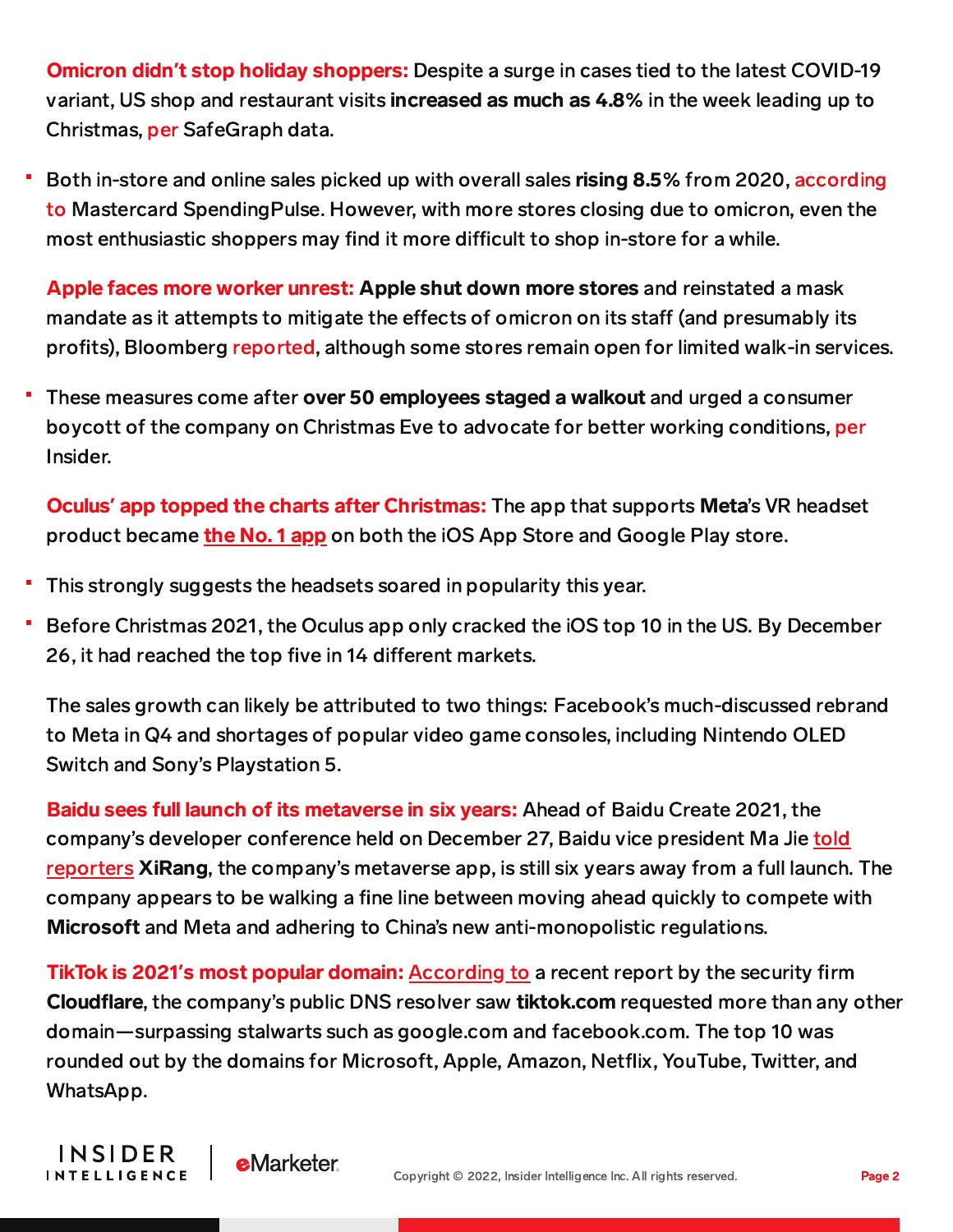While the report emphasized rankings don't reflect the number of users on each platform, it does represent TikTok's meteoric rise since the pandemic began.

TikTok to get into the food business: TikTok Kitchens is a partnership with Virtual Dining Concepts (VDC) that will deliver tasty dishes from the popular app.

- The plan is to launch with 300 US locations and expand to 1,000 by the end of this year.
- The concept will be based out of existing kitchens and use restaurant employees, but TikTok Kitchens will be responsible for recipes sourced from the social platform as well as food packaging.
- Menus are to be rotated quarterly, though it remains to be seen if that's fast enough to take advantage of viral food trends.

While the service isn't intended to seriously compete with the likes of **Doordash** and Uber Eats, it does suggest TikTok is confident it can own the end-to-end experience for its users rather than cede those transactions to food delivery companies. VDC has had success with MrBeast Burger, launched near 2020's end, which sold 1 million burgers in its first three months, [per](https://fortune.com/2021/12/18/tiktok-kitchen-virtual-restaurants-robert-earl-mrbeast-burger/) Fortune.

California sues Walmart over environmental laws: In late December, California's attorney general filed a lawsuit against Walmart, alleging the company illegally disposed of hazardous waste.

- [According](https://oag.ca.gov/news/press-releases/attorney-general-bonta-announces-statewide-lawsuit-against-walmart-illegal) to the suit, Walmart "unlawfully disposes of approximately 159,600 pounds—or more than one million items—of hazardous waste in California each year."
- While the company disputes the charges, this is not the [first](http://theverge.com/2021/12/27/22852544/walmart-lawsuit-hazardous-ewaste-california) time Walmart has come under fire over environmental issues. As sustainability becomes a must-have quality for retailers, any negative publicity can harm their consumer appeal.

Amazon employees continue to protest working conditions: Amazon workers in the Chicago area walked off their jobs several days before Christmas to demand higher wages and longer break times, Insider [reported.](https://www.businessinsider.com/amazon-worker-says-company-shortened-breaks-because-pandemic-supposedly-over-2021-12?utm_source=feedly&utm_medium=webfeeds)

- In a video, one worker complained the company was acting as if the pandemic had ended, despite several employees having tested positive.
- Since the pandemic began, Amazon has drawn significant criticism over its safety and workplace measures, especially after six employees died in an Illinois warehouse [due](https://content-na1.emarketer.com/more-consumers-scrutinize-brands-business-practices-amazon-faces-workplace-safety-probe) to a

**INSIDER** 

**INTELLIGENCE** 

**e**Marketer